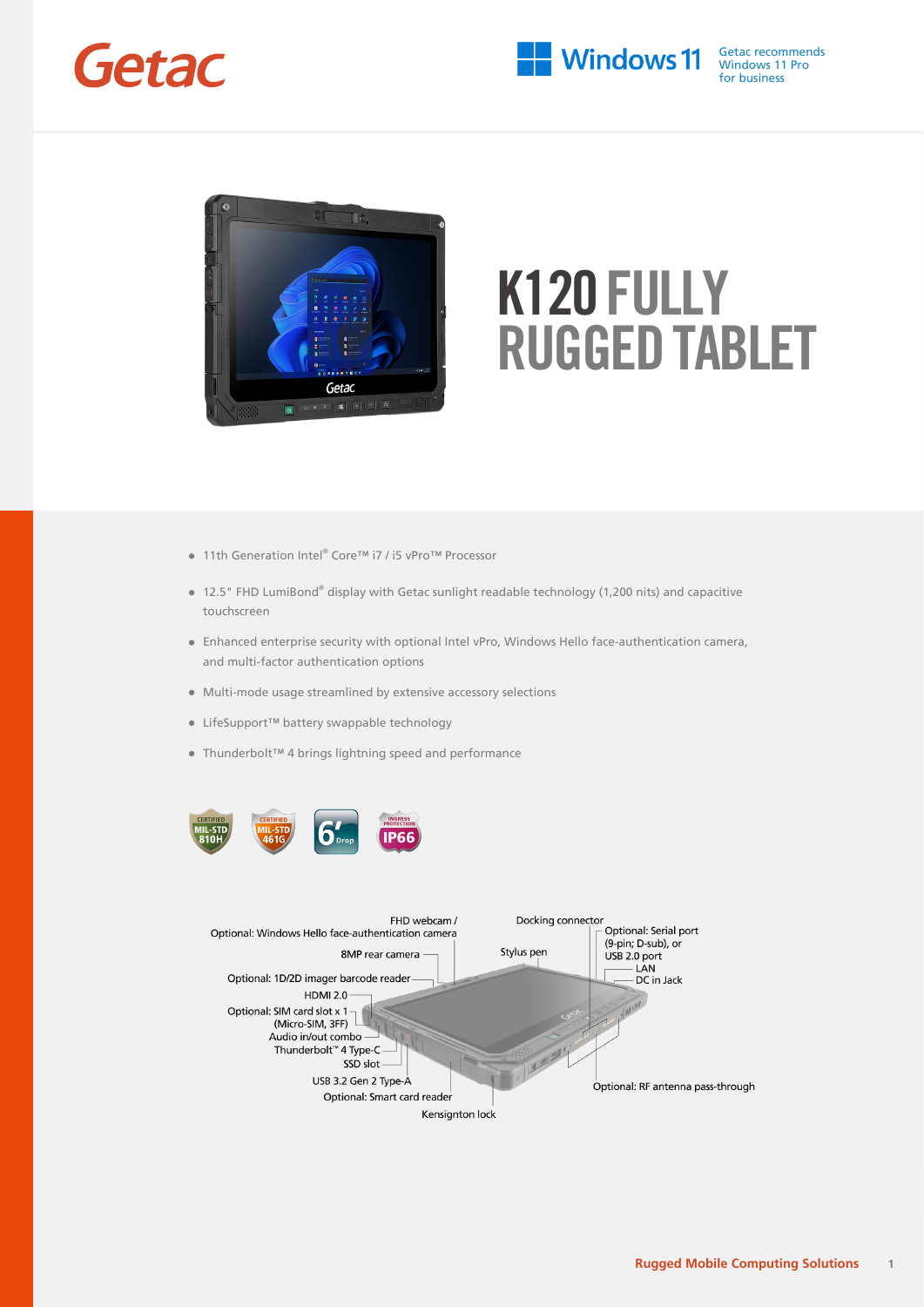### SPECIFICATIONS

| <b>Generation</b>                | G <sub>2</sub>                                                                                                                                                     |  |  |
|----------------------------------|--------------------------------------------------------------------------------------------------------------------------------------------------------------------|--|--|
| <b>Operating System</b>          | Windows 10 Pro<br>Windows 11 Pro                                                                                                                                   |  |  |
| <b>Mobile Computing Platform</b> | Intel <sup>®</sup> Core™ i5-1135G7 Processor<br>Max. 4.2GHz with Intel® Turbo Boost Technology<br>- 8MB Intel® Smart Cache                                         |  |  |
|                                  | <b>Platform options:</b><br>Intel® Core™ i5-1145G7 vPro™ Processor<br>Max. 4.4GHz with Intel® Turbo Boost Technology<br>- 8MB Intel® Smart Cache                   |  |  |
|                                  | Intel® Core™ i7-1165G7 Processor<br>Max. 4.7GHz with Intel® Turbo Boost Technology<br>- 12MB Intel® Smart Cache                                                    |  |  |
|                                  | Intel® Core™ i7-1185G7 vPro™ Processor<br>Max. 4.8GHz with Intel® Turbo Boost Technology<br>- 12MB Intel® Smart Cache                                              |  |  |
| <b>VGA Controller</b>            | Intel® Iris® Xe Graphics xv                                                                                                                                        |  |  |
| <b>Display</b>                   | 12.5" IPS TFT LCD FHD (1920 x 1080)<br>Protection film<br>1,200 nits LumiBond® display with Getac sunlight readable<br>technology<br>Capacitive multi-touch screen |  |  |
| <b>Storage &amp; Memory</b>      | 16GB DDR4<br>Optional: 32GB / 64GB DDR4                                                                                                                            |  |  |
|                                  | 256GB PCIe NVMe SSD<br>Optional: 512GB / 1TB / 2TB PCIe NVMe SSD                                                                                                   |  |  |
| <b>Keyboard</b>                  | Power button<br>5 tablet programmable buttons                                                                                                                      |  |  |
| <b>Pointing Device</b>           | Touchscreen<br>- Capacitive multi-touch screen<br>- Optional: Dual mode touchscreen (multi-touch and digitizer)                                                    |  |  |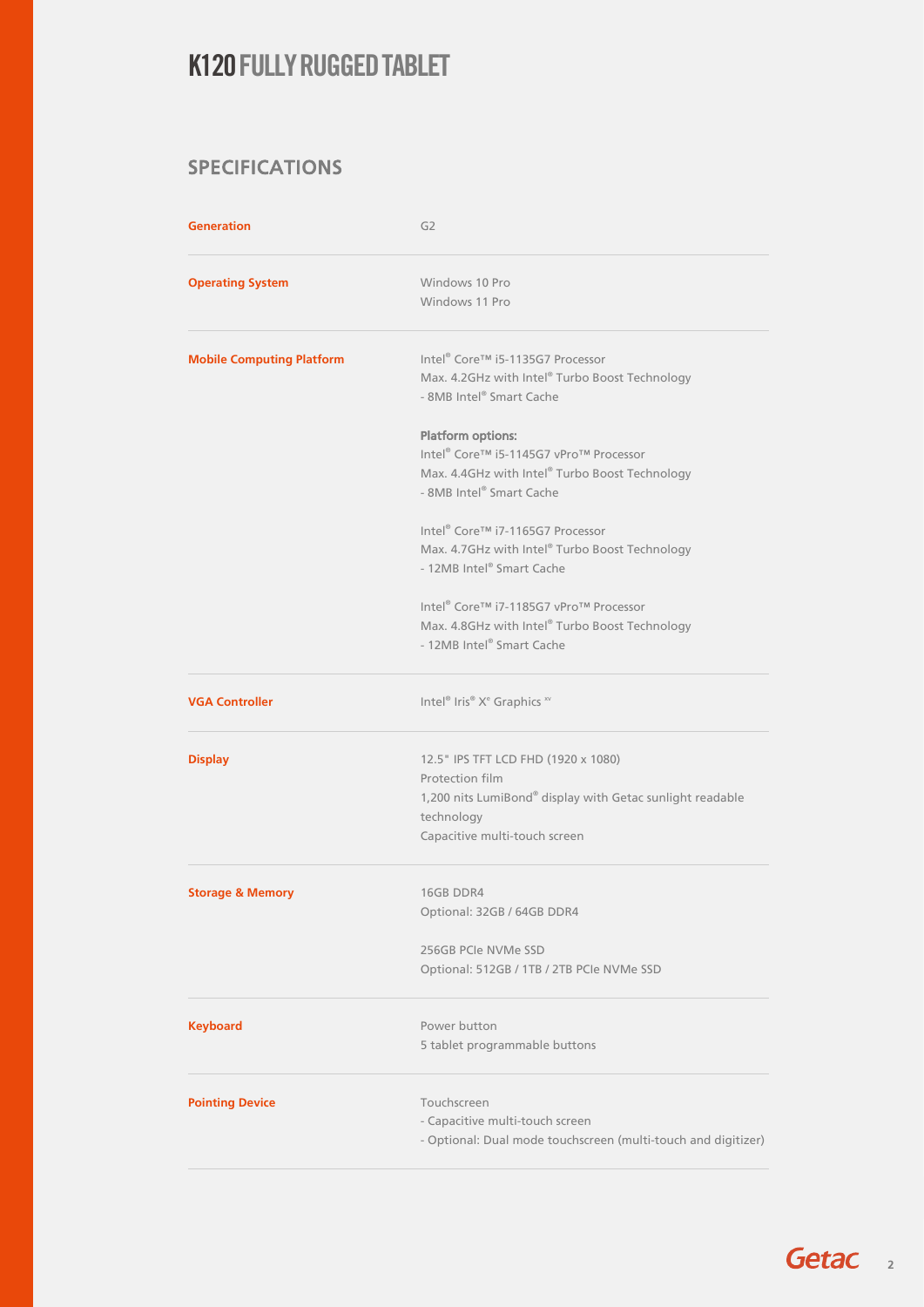| <b>Expansion Slots</b>         | Optional: 1D/2D imager barcode reader<br>Optional: Serial port (9-pin; D-sub), or USB 2.0 port |                       |  |  |
|--------------------------------|------------------------------------------------------------------------------------------------|-----------------------|--|--|
| <b>I/O</b> Interfaces          | <b>Tablet</b>                                                                                  |                       |  |  |
|                                | FHD webcam $x 1$ <sup>i</sup>                                                                  |                       |  |  |
|                                | 8M pixels auto focus rear camera x 1                                                           |                       |  |  |
|                                | Audio in/out combo x 1                                                                         |                       |  |  |
|                                | DC in Jack x 1                                                                                 |                       |  |  |
|                                | USB 3.2 Gen 2 Type-A x 1<br>Thunderbolt™ 4 x 1<br>LAN (RJ-45) x 1                              |                       |  |  |
|                                |                                                                                                |                       |  |  |
|                                |                                                                                                | Docking connector x 2 |  |  |
|                                | Optional: SIM card slot x 1 (Micro-SIM, 3FF)                                                   |                       |  |  |
|                                | Optional: Windows Hello face-authentication camera (front-                                     |                       |  |  |
|                                | facing) $\times$ 1 <sup>i</sup>                                                                |                       |  |  |
|                                | Optional: RF antenna pass-through for GPS, WWAN and                                            |                       |  |  |
|                                | <b>WLAN</b>                                                                                    |                       |  |  |
|                                | <b>Optional keyboard dock:</b>                                                                 |                       |  |  |
|                                | DC in Jack x 1                                                                                 |                       |  |  |
|                                | USB 3.2 Gen 1 Type-A x 3                                                                       |                       |  |  |
|                                | LAN (RJ45) x 1                                                                                 |                       |  |  |
|                                | HDMI 2.0 x 1                                                                                   |                       |  |  |
|                                | Display port 1.2 x 1                                                                           |                       |  |  |
|                                | Serial port (9-pin; D-sub) x 1                                                                 |                       |  |  |
|                                | Optional: RF antenna pass-through for GPS, WWAN and<br><b>WLAN</b>                             |                       |  |  |
| <b>Communication Interface</b> | 10/100/1000 base-T Ethernet                                                                    |                       |  |  |
|                                | Intel® Wi-Fi 6 AX201, 802.11ax                                                                 |                       |  |  |
|                                | Bluetooth (v5.2) <sup>ii</sup>                                                                 |                       |  |  |
|                                | Optional: Dedicated GPS iii                                                                    |                       |  |  |
|                                | Optional: 4G LTE mobile broadband with integrated GPS iii, iv                                  |                       |  |  |
| <b>Security Features</b>       | <b>TPM 2.0</b>                                                                                 |                       |  |  |
|                                | Kensington lock                                                                                |                       |  |  |
|                                | Optional: Intel® vPro™ Technology                                                              |                       |  |  |
|                                | Optional: Smart card reader or HF RFID reader v, vi or                                         |                       |  |  |
|                                | Fingerprint reader vii                                                                         |                       |  |  |
| <b>Power</b>                   | AC adapter (90W, 100-240VAC, 50/60Hz)                                                          |                       |  |  |
|                                | Li-ion battery (11.1V, typical 2100mAh; min. 2040mAh) x 2                                      |                       |  |  |
|                                | LifeSupport™ battery swappable technology                                                      |                       |  |  |
|                                | Optional: High capacity Li-ion battery (14.4V, typical                                         |                       |  |  |
|                                | 3450mAh; min. 3300mAh) x 2                                                                     |                       |  |  |
|                                |                                                                                                |                       |  |  |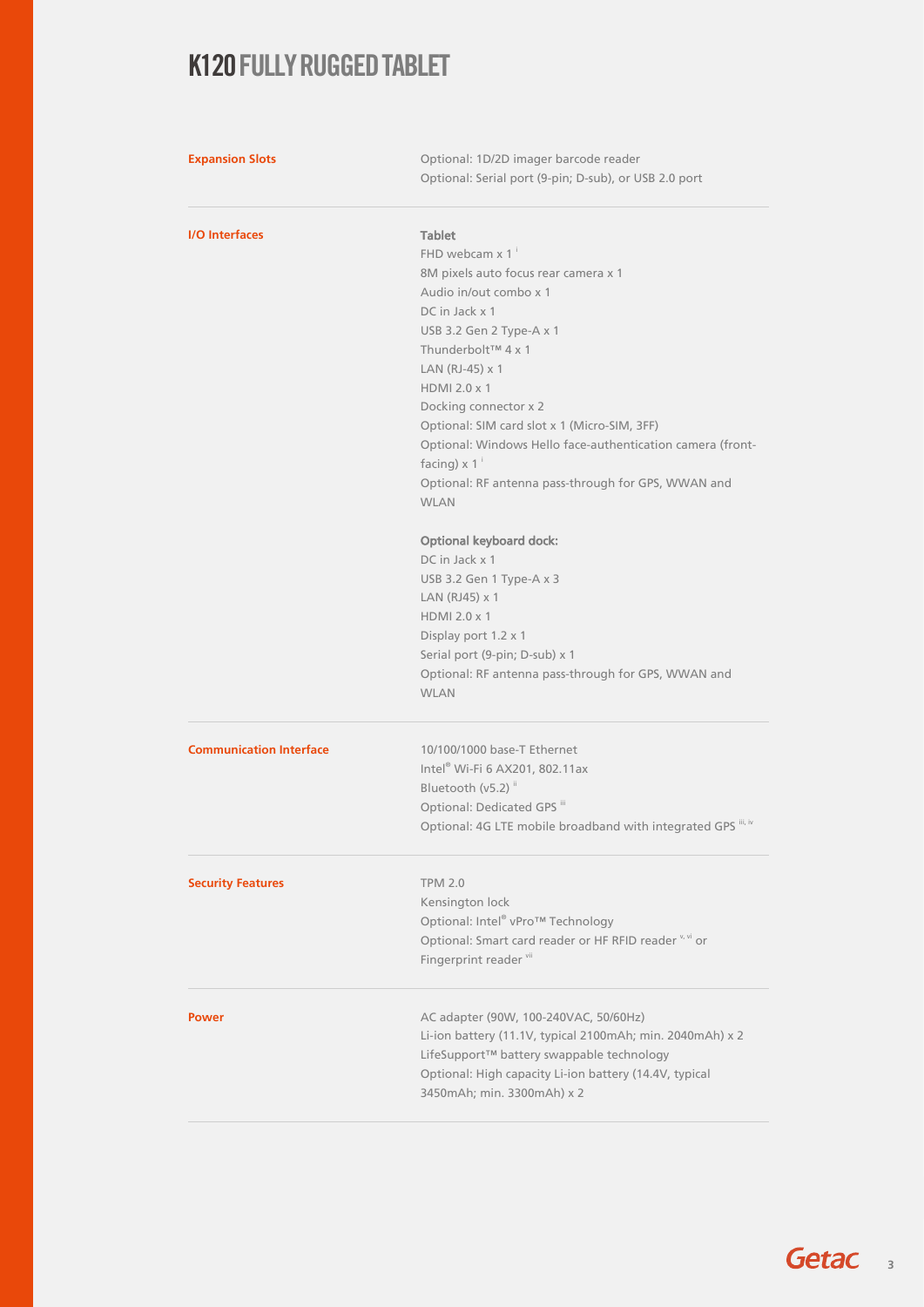| Dimension (W x D x H) & Weight      | <b>Tablet</b>                                                                                              |  |  |  |
|-------------------------------------|------------------------------------------------------------------------------------------------------------|--|--|--|
|                                     | 329.5 x 238 x 24mm (12.97" x 9.37" x 0.94")                                                                |  |  |  |
|                                     | 1.7kg (3.75lbs) viii<br>Tablet + Optional keyboard dock:<br>340.5 x 307.5 x 47mm (13.40" x 12.10" x 1.85") |  |  |  |
|                                     |                                                                                                            |  |  |  |
|                                     |                                                                                                            |  |  |  |
|                                     | 3.13kg (6.9lbs) viii                                                                                       |  |  |  |
| <b>Rugged Features</b>              | MIL-STD-810H certified                                                                                     |  |  |  |
|                                     | IP66 certified                                                                                             |  |  |  |
|                                     | MIL-STD-461G certified ix                                                                                  |  |  |  |
|                                     | Vibration & 6ft (1.8m) drop-resistant ×                                                                    |  |  |  |
|                                     | Optional: ANSI/UL 121201, CSA C22.2 NO. 213 (Class I, Division                                             |  |  |  |
|                                     | 2, Groups A, B, C, D) $^{xi}$                                                                              |  |  |  |
| <b>Environmental Specifications</b> | Temperature <sup>xii</sup> :                                                                               |  |  |  |
|                                     | - Operating: -29°C to 63°C / -20°F to 145°F                                                                |  |  |  |
|                                     | - Storage: -51°C to 71°C / -60°F to 160°F                                                                  |  |  |  |
|                                     | Humidity:                                                                                                  |  |  |  |
|                                     | - 95% RH, non-condensing                                                                                   |  |  |  |
| <b>Pre-installed software</b>       | <b>Getac Utility</b>                                                                                       |  |  |  |
|                                     | Getac Camera                                                                                               |  |  |  |
|                                     | <b>Getac Geolocation</b>                                                                                   |  |  |  |
|                                     | Getac Barcode Manager <sup>xiii</sup>                                                                      |  |  |  |
|                                     | Optional: Absolute Persistence®                                                                            |  |  |  |
| <b>Optional software</b>            | <b>Getac Driving Safety Utility</b>                                                                        |  |  |  |
|                                     | Getac KeyWedge Barcode Reader Utility                                                                      |  |  |  |
|                                     | Getac Device Monitoring System (GDMS) <sup>xvi</sup>                                                       |  |  |  |
|                                     | Getac VGPS Utility xvii                                                                                    |  |  |  |
|                                     |                                                                                                            |  |  |  |

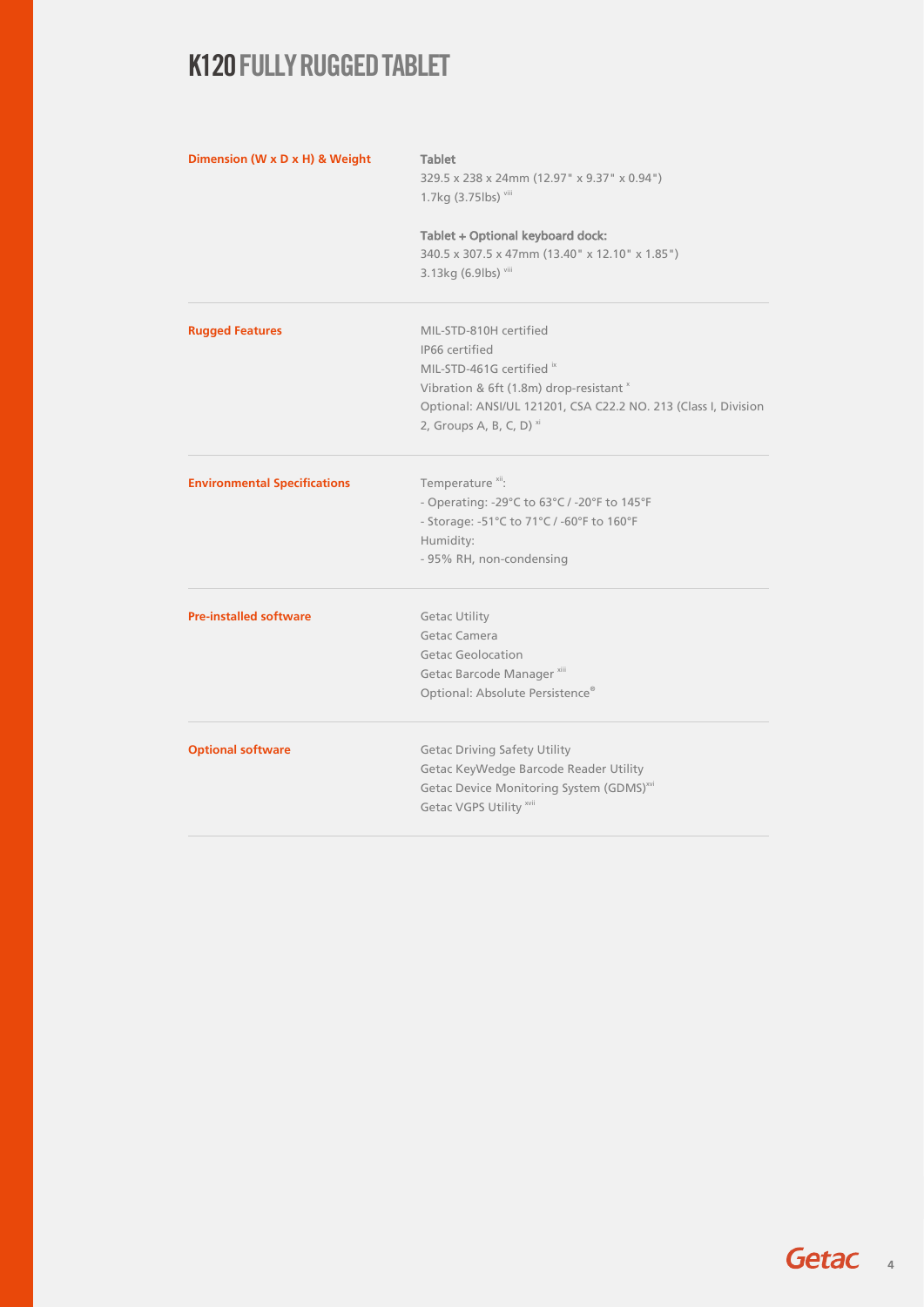Accessories **Accessories** Battery (11.1V, typical 2100mAh; min. 2040mAh) AC adapter (90W, 100-240VAC) Capacitive stylus with tether

### Optional:

Carry bag Battery (11.1V, typical 2100mAh; min. 2040mAh) High capacity Li-ion battery (14.4V, typical 3450mAh; min. 3300mAh) Multi-Bay charger (Dual-Bay) Multi-Bay charger (Eight-Bay) AC adapter (90W, 100-240VAC) Office dock AC adapter (120W, 100-240VAC) MIL-STD-461 AC adapter (90W, 100-240VAC) DC-DC vehicle adapter (120W, 11-32VDC) Digitizer pen Capacitive stylus with tether Protection film Hard handle Rotating hand strap with kickstand Shoulder strap (2-point) Shoulder harness (4-point; handsfree) Detachable keyboard Vehicle cradle xviii Keyboard dock Vehicle dock xiv, xviii Office dock Spare SSD kit 100W Type-C adapter Getac rugged keyboard

**Bumper-to-Bumper Warranty** Accidents can take your equipment out of service when you least expect it, especially in a rugged environment, which can cause costly equipment downtime. That is why Getac has introduced accidental damage as standard under our Bumper-to-Bumper warranty, to help minimize your enterprise IT costs.

Bumper-to-Bumper is your hassle-free guarantee. That means you can depend on us to have your unit back in service within days.

### Standard

3 years Bumper-to-Bumper

- I. FHD webcam and optional Windows Hello face-authentication camera (front-facing) are mutually exclusive options.
- II. Bluetooth performance and connectable distance may be subject to interference with the environments and performance on client devices, users may be able to reduce effects of interference by minimizing the number of active Bluetooth wireless devices that is operating in the area.
- III. Dedicated GPS is mutually exclusive with 4G LTE mobile broadband. Supports GPS and Glonass.
- IV. Units with 4G LTE option comes with an embedded SIM card slot. .
- V. 13.56MHz HF RFID/NFC reader (ISO 15693, 14443 A/B, Mifare and FeliCa™ compliant).
- VI. LF/HF RFID reader option is not Energy Star 8.0 compliant.
- VII. Smart card reader, HF RFID reader and Fingerprint scanner are mutually exclusive options.
- VIII. Weight and dimensions vary from configurations and optional accessories; optional high capacity batteries add approx. 11mm (H), 0.20kg.
- IX. MIL-STD-461 90W AC adapter sold separately.